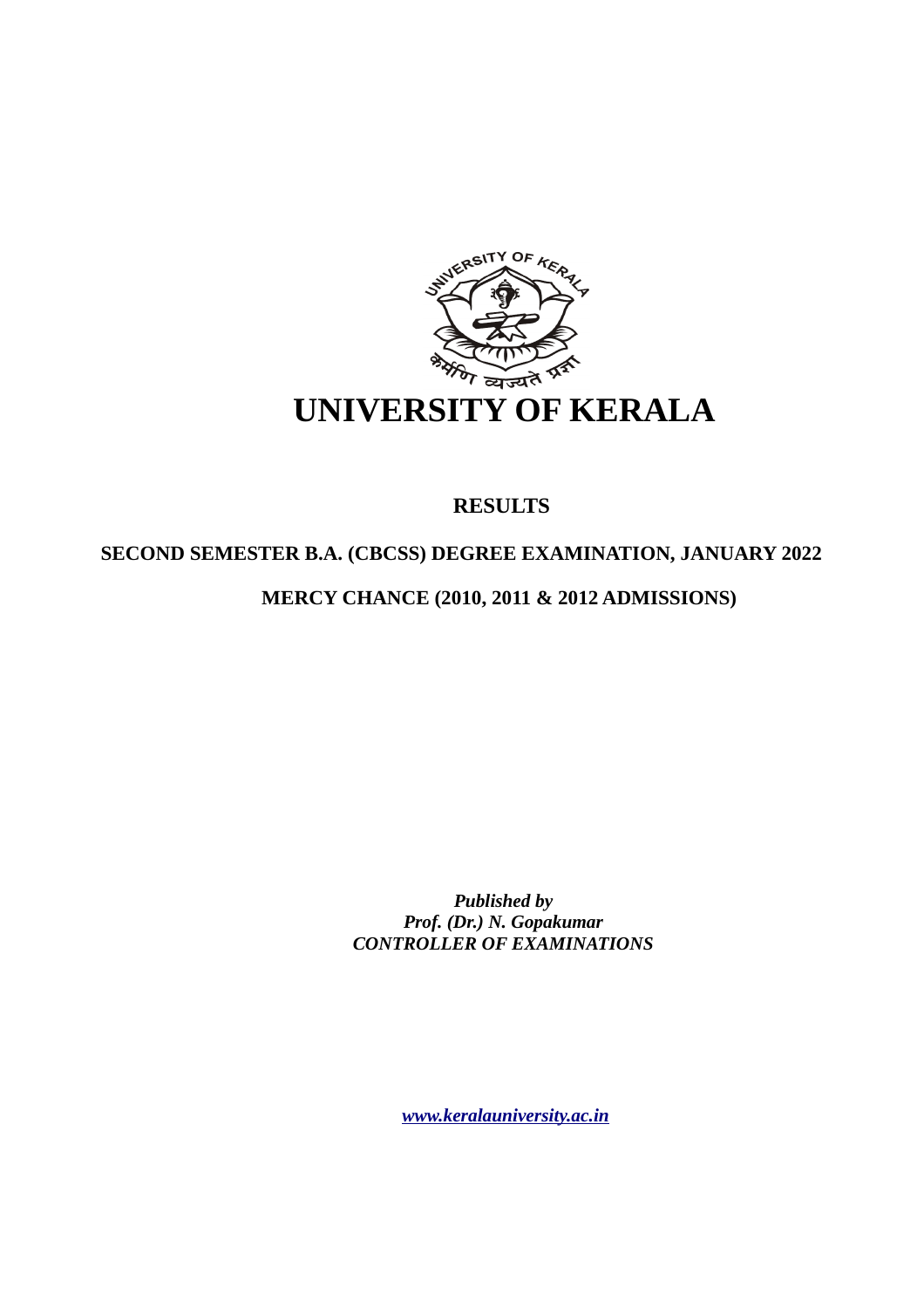**Not to be published before 25.05.2022**



# **UNIVERSITY OF KERALA**

# **Notification**

- 1. The following is the provisional list of Register Numbers of the successful candidates of Second Semester B.A. Degree Examination January 2022(Mercy Chance – 2010, 2011 and 2012 Admissions) of the First Degree Programme under CBCS System as declared by the Board of Examiners.
- 2. Those who are successful in parts means: either the Candidate has not obtained a separate minimum of 'D' grade in CE and ESE and/or has not obtained a minimum SGPA of 1.50.
- 3. The Mark lists of the candidates will be sent to the respective centers**.** However, the draft mark lists of Second semester will be made available in the University web site. Candidates can use the draft mark lists for applying for revaluation.
- 4. The last date for on-line Registration for applying for scrutiny & revaluation is 04.06.2022

 **Sd/- Controller of Examinations**

**University Buildings, Thiruvananthapuram, Dated : 25.05.2022**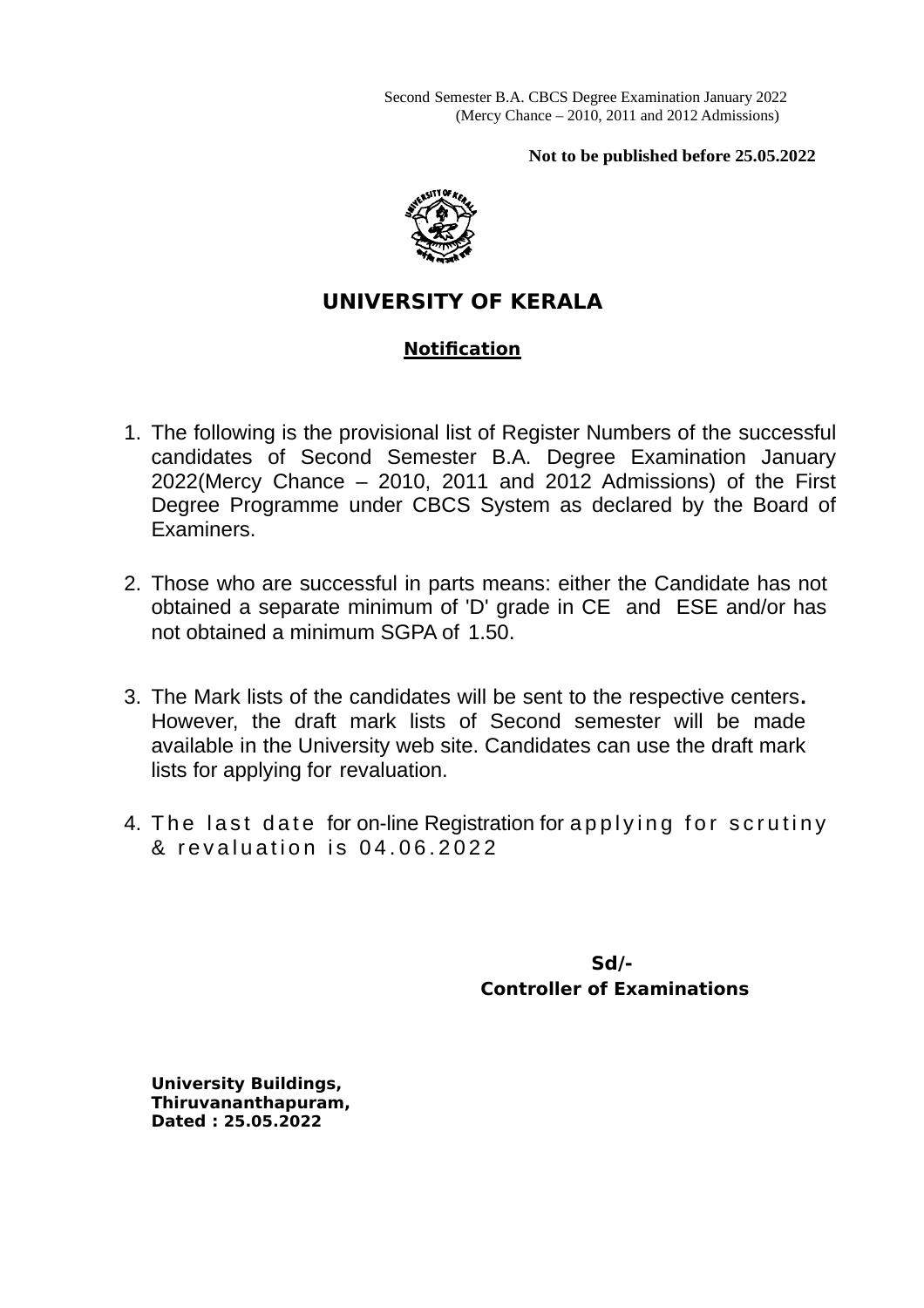Second Semester B.A. CBCS Degree Examination January 2022 (Mercy Chance – 2010, 2011 and 2012 Admissions)

# **UNIVERSITY OF KERALA**

**No.CBCS B.A./2022**



Thiruvananthapuram Dated: **25.05.2022**

## **SYNDICATE – IN – CIRCULATION**

**The results of the Seond Semester B.A. Degree Examination January 2022 (Mercy Chance – 2010, 2011 and 2012 Admissions) as declared by the respective Board of Examiners are given below.**

# **2010 Scheme**

| <b>Programme</b>                             | <b>Registered</b> | <b>Appeared</b> | Withheld | Passed | Percentage |
|----------------------------------------------|-------------------|-----------------|----------|--------|------------|
| B.A. English Language and<br>Literature(130) |                   |                 |          |        | 100.00     |
| B.A. Political Science (145)                 |                   |                 |          |        | 100.00     |
| B.A Economics (150)                          |                   |                 |          |        | 100.00     |

 **Sd/- Controller of Examinations**

University Buildings, Thiruvananthapuram, Dated: 25.05.2022